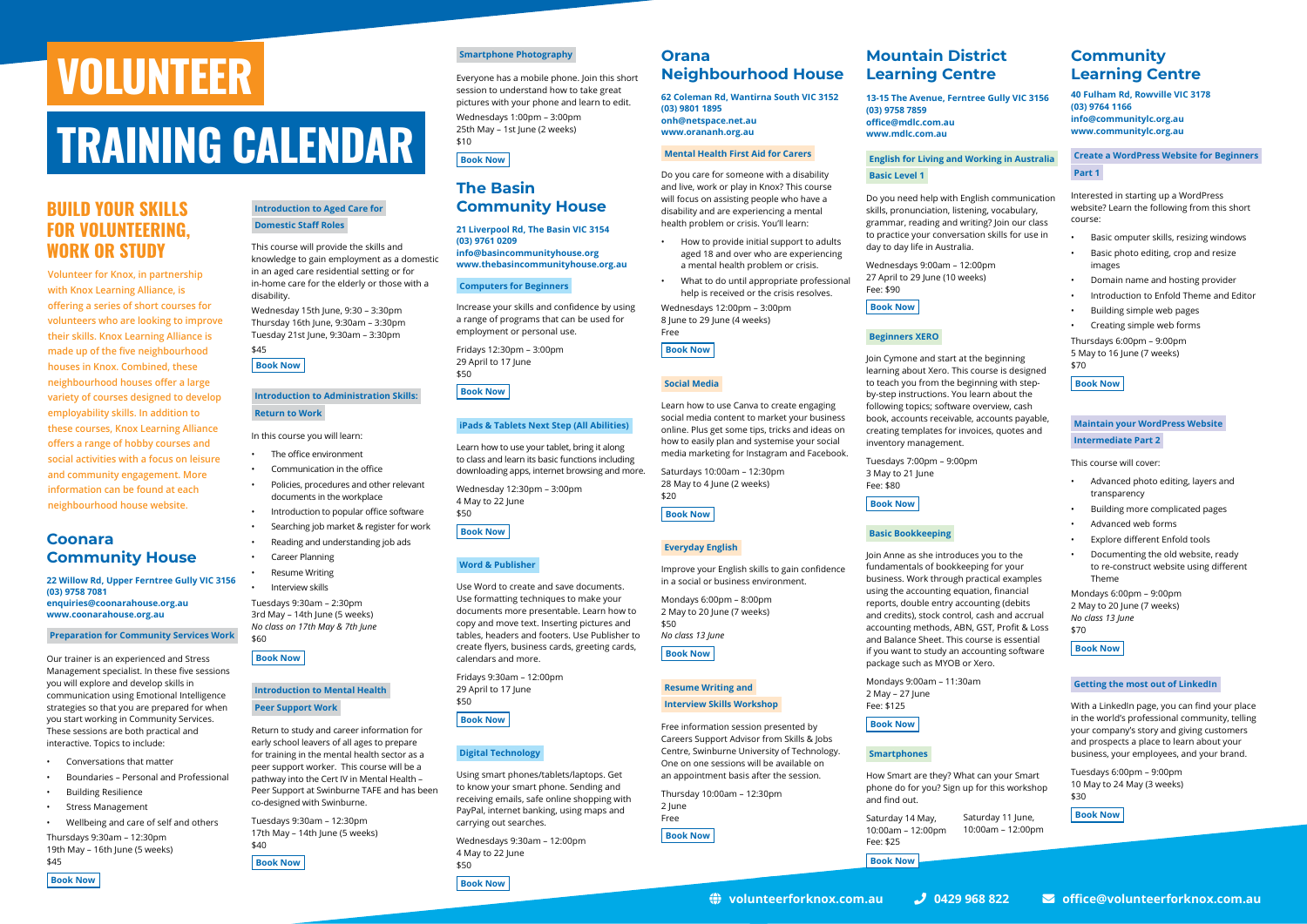|               | <b>VOLUNTEER TRAINING COURSE START DATES</b>                                                      |                                                                            |                                                                |                                         |                | <b>MAY 2022</b>                |
|---------------|---------------------------------------------------------------------------------------------------|----------------------------------------------------------------------------|----------------------------------------------------------------|-----------------------------------------|----------------|--------------------------------|
| <b>SUNDAY</b> | <b>MONDAY</b>                                                                                     | <b>TUESDAY</b>                                                             | <b>WEDNESDAY</b>                                               | <b>THURSDAY</b>                         | <b>FRIDAY</b>  | <b>SATURDAY</b>                |
| $\mathbf 1$   | $\overline{2}$                                                                                    | $\overline{\mathbf{3}}$                                                    | $\overline{\mathbf{4}}$                                        | 5 <sub>5</sub>                          | $6\phantom{1}$ | $\overline{7}$                 |
|               | <b>Basic Bookkeeping</b> 9.00am<br>Everyday English 6.00pm<br>Maintain a WordPress Website 6.00pm | <b>Introduction to Admin Skills</b> 9.30am<br><b>Beginners XERO</b> 7.00pm | Digital Technology 9.30am<br>iPads & Tablets Next Step 12.30pm | Create a WordPress Website 6.00pm       |                |                                |
| 8             | 9                                                                                                 | 10                                                                         | 11                                                             | $12$                                    | 13             | 14                             |
|               |                                                                                                   | Getting the most out of LinkedIn 6.00pm                                    |                                                                |                                         |                | <b>Smartphones</b><br>10.00am  |
| 15            | 16                                                                                                | 17                                                                         | 18                                                             | 19                                      | 20             | 21                             |
|               |                                                                                                   | <b>Introduction to Mental Health</b> 9.30am                                |                                                                | <b>Preparation for Community</b> 9.30am |                |                                |
| 22            | 23                                                                                                | 24                                                                         | 25                                                             | 26                                      | 27             | 28                             |
|               |                                                                                                   |                                                                            | <b>Smartphone Photography 1.00pm</b>                           |                                         |                | <b>Social Media</b><br>10.00am |
| 29            | 30 <sub>o</sub>                                                                                   | 31                                                                         |                                                                |                                         |                |                                |
|               |                                                                                                   | Word & Publisher 29 April, 9.30am                                          |                                                                |                                         |                |                                |